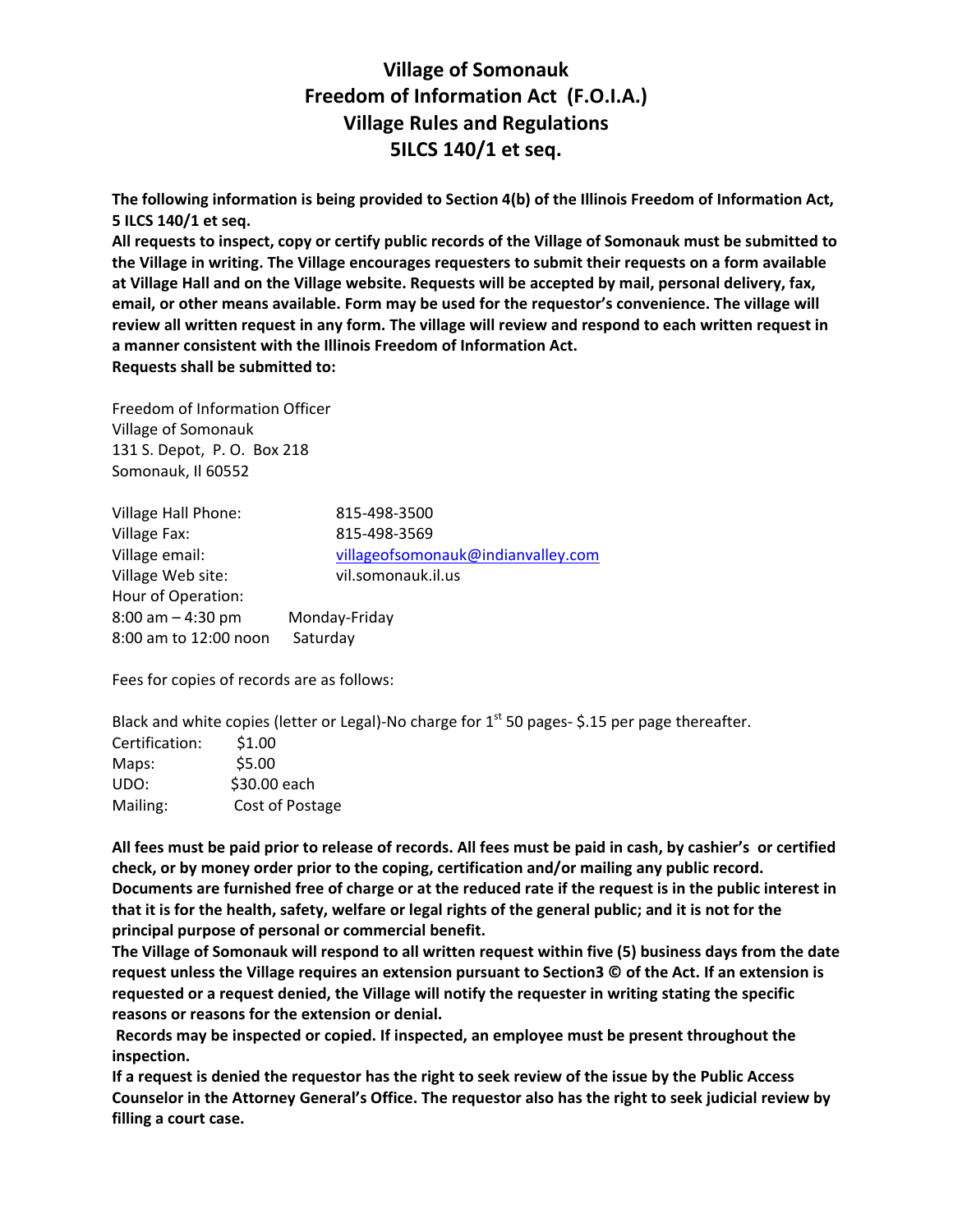## **Freedom of Information Act Village information**

The mission of the government t of the Village of Somonauk is to preserve the quality of life by **providing municipal services that are responsive to the needs of the residents and businesses and are reliable, efficient and fiscally responsible.**

**The total amount of operating FY 2009/2010 is approximately \$1,009,900.00. Funding sources are property and personal property taxes, state and federal, grants fines and fees.** 

**Taxes levied may include: Corporate Funds Bonds and Interest Police Protection Garbage Audit Liability Insurance Social Security**

**The Village of Somonauk employees seven (7) full time and six (6) part time employees.**

| <b>Municipal Property:</b> |                                   |                             |                              |
|----------------------------|-----------------------------------|-----------------------------|------------------------------|
| <b>Village Hall</b>        | <b>Somonauk Police Department</b> | <b>Somonauk Sewer Plant</b> | <b>Water Treatment Plant</b> |
| 131 S. Depot               | 140 W. DeKalb St.                 | 500 S Gage St.              | 215 N. Gage St.              |

| <b>Village President:</b>                                                         | <b>Aaron Grandgeorge</b><br>villagepresident@indianvalley.com<br>815-498-3500            |                                                           |
|-----------------------------------------------------------------------------------|------------------------------------------------------------------------------------------|-----------------------------------------------------------|
| <b>Village Trustees:</b>                                                          | <b>Mike Conley</b><br>815-498-1335                                                       | <b>Rich McMillen</b><br>815-498-2181                      |
|                                                                                   | <b>Jason Larson</b><br>815-712-3891                                                      | <b>Scott Merrill</b><br>815-528-5271                      |
|                                                                                   | <b>Rebecca Morphey</b><br>815-498-3221                                                   | <b>Jay Wiegman</b><br>815-830-3565                        |
| F.O.I.A. Officers:                                                                | Rebecca Morphey<br><b>Village Trustee</b><br>Denise Mestemaker                           | Denise Delisio<br><b>Village Clerk</b><br>Kourtney Herren |
|                                                                                   | <b>Village Treasure</b>                                                                  | <b>Office Assistant</b>                                   |
| <b>Village Contact Information:</b><br>Address:                                   | Village of Somonauk<br>131 S. Depot, P. O. Box 218<br>Somonauk, Il 60552                 |                                                           |
| <b>Village Hall Phone:</b><br>Village Fax:<br>Village email:<br>Village Web site: | 815-498-3500<br>815-498-3569<br>villageofsomonauk@indianvalley.com<br>vil.somonauk.il.us |                                                           |